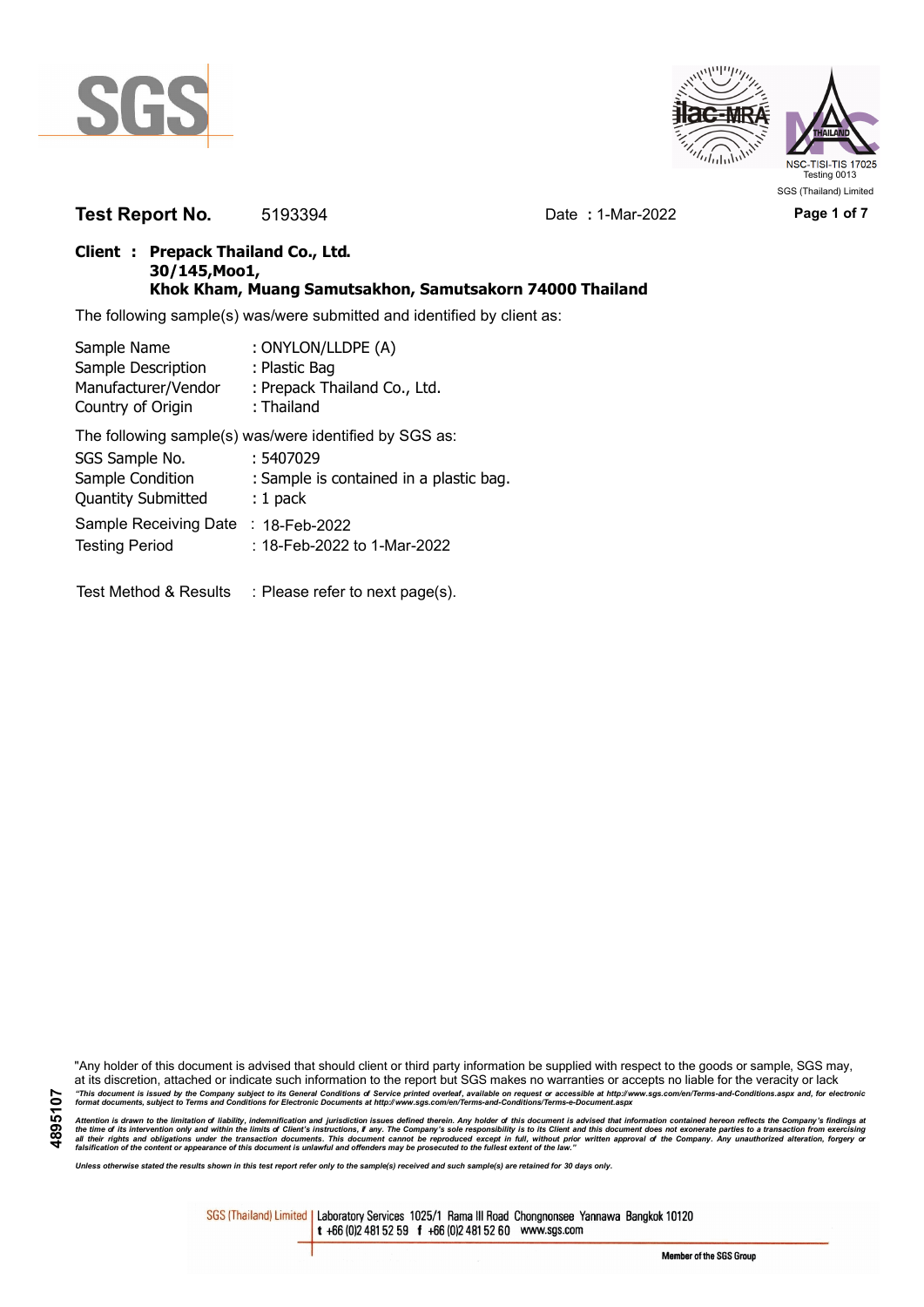



## **Test Report No.** 5193394 Date **:** 1-Mar-2022 **Page 2 of 7**

## **Test Requested & Result Summary**

Test Requested : Please refer to the result summary (Test parameter(s) was/were selected by client).

Result Summary:

| <b>Test Requested</b>                                     | Conclusion  |
|-----------------------------------------------------------|-------------|
| Commission Regulation (EU) No 10/2011 of 14 January 2011, |             |
| hence Article 3 of European Regulation No. 1935/2004 and  |             |
| its amendment (EU) 2020/1245 Regulation                   |             |
| a) Plastic - Overall migration##                          |             |
| 3% Acetic Acid (W/V) Aqueous Solution                     | <b>PASS</b> |
| 10% Ethanol (V/V) Aqueous Solution                        | <b>PASS</b> |
| 20% Ethanol (V/V) Aqueous Solution                        | <b>PASS</b> |
| <b>Rectified Olive Oil</b>                                | <b>PASS</b> |
| b) Plastic - Specific Migration of Heavy Metal#           | <b>PASS</b> |

Remark:

1. Test results in this report are applicable for the item tested and reflects the tested sample as received.

2. # ; The decision rules based on simple acceptance which the probability of false accept may be as high as 50% in case the results is exactly on the tolerance limit.

3. ## ; The decision rules based on the requested specification or standard.

## **Signed for and on behalf of SGS (Thailand) Limited**

**Rutchuporn Moungsom Laboratory manager - Hardgood**

"Any holder of this document is advised that should client or third party information be supplied with respect to the goods or sample, SGS may, at its discretion, attached or indicate such information to the report but SGS makes no warranties or accepts no liable for the veracity or lack "This document is issued by the Company subject to its General Conditions of Service printed overleaf, available on request or accessible at http://www.sgs.com/en/Terms-and-Conditions.aspx and, for electronic<br>format docume

Attention is drawn to the limitation of liability, indemnification and jurisdiction issues defined therein. Any holder of this document is advised that information contained hereon reflects the Company's findings at<br>all th

*Unless otherwise stated the results shown in this test report refer only to the sample(s) received and such sample(s) are retained for 30 days only.*

SGS (Thailand) Limited | Laboratory Services 1025/1 Rama III Road Chongnonsee Yannawa Bangkok 10120 t +66 (0)2 481 52 59 f +66 (0)2 481 52 60 www.sgs.com

Member of the SGS Group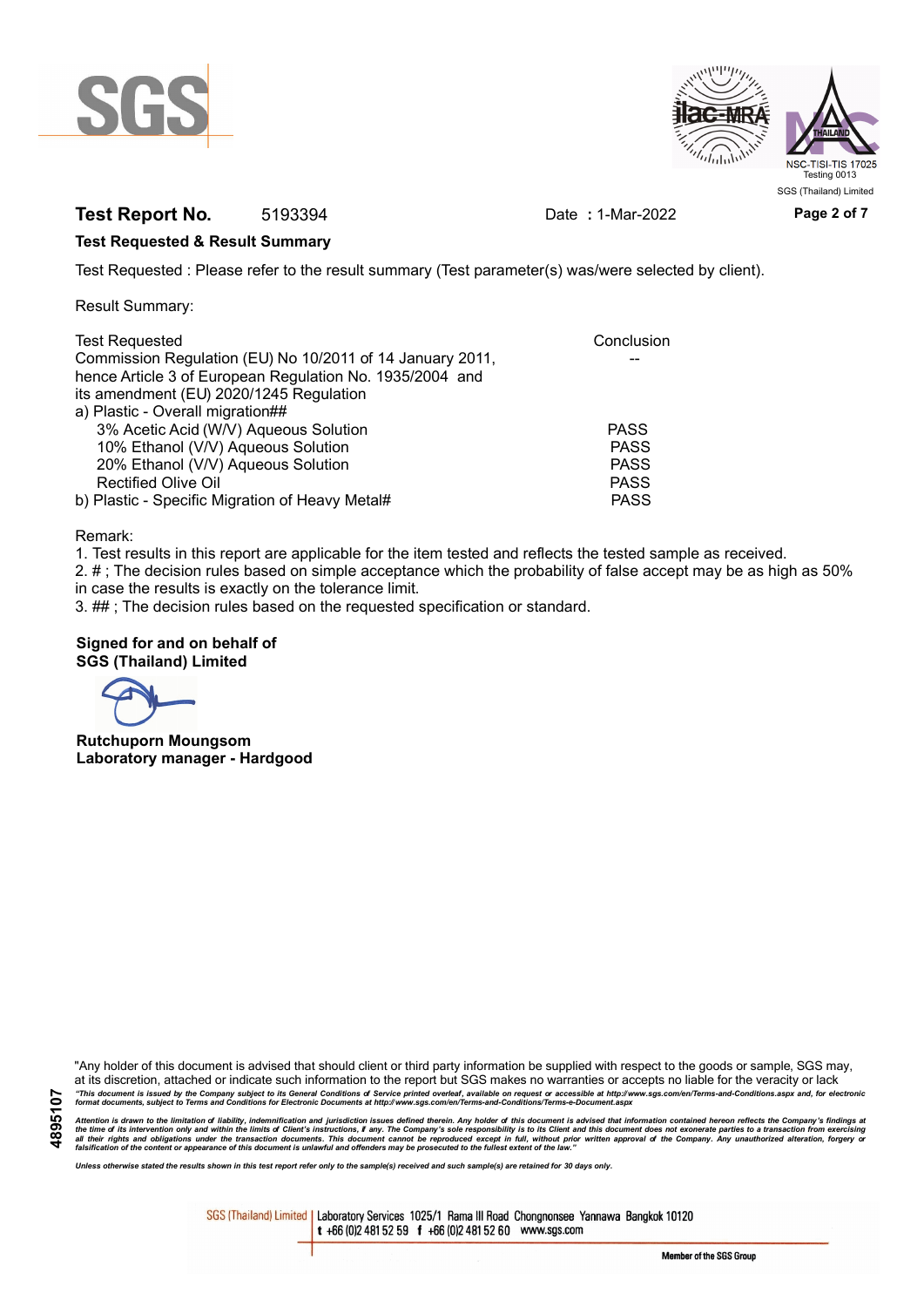



# **Test Report No.** 5193394 Date **:** 1-Mar-2022 **Page 3 of 7**

**TEST RESULTS**

## **European Commission Regulation (EU) No 10/2011 and its amendment (EU) 2020/1245 Regulation**

#### **a) Plastic - Overall migration\*\*\***

Method : With reference to Commission Regulation (EU) No 10/2011 of 14 January 2011 Annex III and Annex V for selection of condition and EN 1186-1:2002 for selection of test method (1st migration); EN 1186-5:2002 aqueous food simulants by cell method; EN 1186-4:2002 olive oil by cell method.

| <b>Simulant Used</b>                     | <b>Test Condition</b>      | Result (1)<br>(mg/dm2) | <b>Reporting Limit</b><br>(mg/dm2) | <b>Permissible Limit</b><br>(mg/dm2) |
|------------------------------------------|----------------------------|------------------------|------------------------------------|--------------------------------------|
| 3% Acetic Acid (W/V) Aqueous<br>Solution | 2 hours at<br>100 Degree C | <b>ND</b>              | 3.0                                | 10                                   |
| 10% Ethanol (V/V) Aqueous Solution       | 2 hours at<br>100 Degree C | ND.                    | 3.0                                | 10                                   |
| 20% Ethanol (V/V) Aqueous Solution       | 2 hours at<br>100 Degree C | ND.                    | 3.0                                | 10                                   |
| Rectified Olive Oil                      | 1 hour at<br>121 Degree C  | <b>ND</b>              | 3.0                                | 10                                   |
| Comment                                  |                            | <b>PASS</b>            |                                    |                                      |

Sample Description :

1. Clear plastic bag with multicolor printed (inside)

#### Note :

1. mg/dm2 = milligram per square decimeter

2. Degree C = degree Celsius

3. ND = Not Detected

4. Permissible Limit is according to Commission Regulation (EU) No 10/2011 of 14 January 2011 and its amendment (EU) 2020/1245 Regulation.

**Remark** 

- 1. Analytical tolerance of aqueous simulants is 2mg/dm2 or 12mg/kg
- 2. Analytical tolerance of fatty food simulants is 3mg/dm2 or 20mg/kg
- 3. Test condition & simulant were specified by client.
- 4. The ratio of surface area to volume ratio is 20 dm2 per 1 kg of foodstuff in contact with.
- 5. The product is single-use as specified by client.

"Any holder of this document is advised that should client or third party information be supplied with respect to the goods or sample, SGS may, at its discretion, attached or indicate such information to the report but SGS makes no warranties or accepts no liable for the veracity or lack "This document is issued by the Company subject to its General Conditions of Service printed overleaf, available on request or accessible at http://www.sgs.com/en/Terms-and-Conditions.aspx and, for electronic<br>format docume

Attention is drawn to the limitation of liability, indemnification and jurisdiction issues defined therein. Any holder of this document is advised that information contained hereon reflects the Company's findings at<br>all th

*Unless otherwise stated the results shown in this test report refer only to the sample(s) received and such sample(s) are retained for 30 days only.*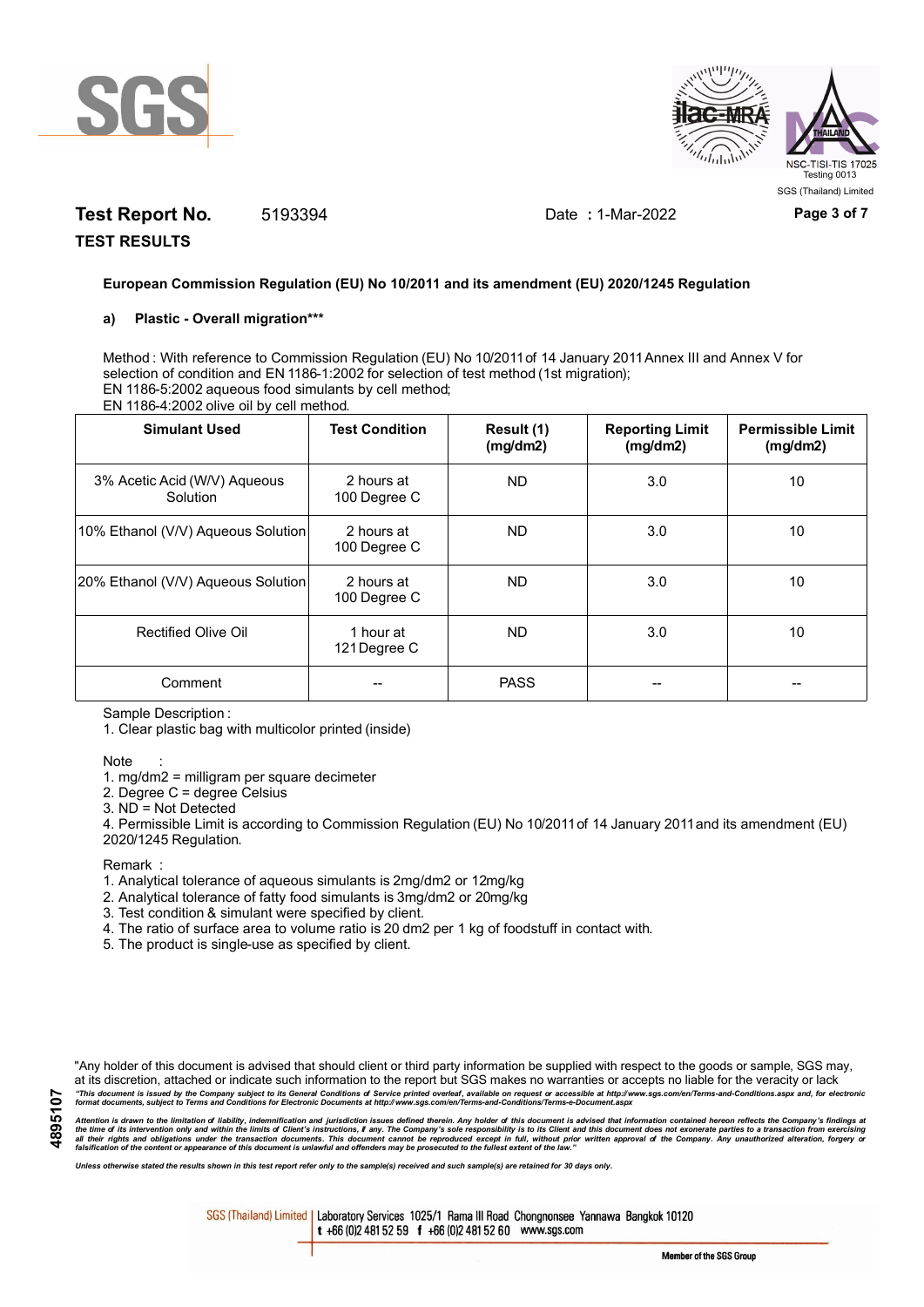



## **Test Report No.** 5193394 Date **:** 1-Mar-2022 **Page 4 of 7**

## **TEST RESULTS**

### **b) Specific migration of heavy metal\*\*\***

Method: With reference to EN 13130-1:2004. Analysis was performed by Analysis was performed by ICP-MS / ICP-OES. Ammonium was analyzed by UV-Vis Spectrophotometer. Simulant Used: 3% acetic acid (w/v) in aqueous solution Test Condition: 100 Degree C for 2 hours (1st Migration) Single-use article:

| <b>Test Item</b>                | Result (1)<br>(mg/kg)<br>(1 st migration) | <b>Reporting Limit</b><br>(mg/kg) | <b>Permissible Limit</b><br>(mg/kg) |
|---------------------------------|-------------------------------------------|-----------------------------------|-------------------------------------|
| Specific Migration of Aluminium | <b>ND</b>                                 | 0.1                               | 1                                   |
| Specific Migration of Antimony  | <b>ND</b>                                 | 0.01                              | 0.04                                |
| Specific Migration of Arsenic   | <b>ND</b>                                 | 0.01                              | 0.01                                |
| Specific Migration of Barium    | <b>ND</b>                                 | 0.25                              | 1                                   |
| Specific Migration of Cadmium   | <b>ND</b>                                 | 0.002                             | 0.002                               |
| Specific Migration of Chromium  | <b>ND</b>                                 | 0.01                              | 0.01                                |
| Specific Migration of Cobalt    | <b>ND</b>                                 | 0.01                              | 0.05                                |
| Specific Migration of Copper    | <b>ND</b>                                 | 0.25                              | 5                                   |
| Specific Migration of Iron      | <b>ND</b>                                 | 5                                 | 48                                  |
| Specific Migration of Lead      | <b>ND</b>                                 | 0.01                              | 0.01                                |
| Specific Migration of Lithium   | ND.                                       | 0.1                               | 0.6                                 |

**4895107**

"Any holder of this document is advised that should client or third party information be supplied with respect to the goods or sample, SGS may, at its discretion, attached or indicate such information to the report but SGS makes no warranties or accepts no liable for the veracity or lack "This document is issued by the Company subject to its General Conditions of Service printed overleaf, available on request or accessible at http://www.sgs.com/en/Terms-and-Conditions.aspx and, for electronic<br>format docume

Attention is drawn to the limitation of liability, indemnification and jurisdiction issues defined therein. Any holder of this document is advised that information contained hereon reflects the Company's findings at<br>all th

*Unless otherwise stated the results shown in this test report refer only to the sample(s) received and such sample(s) are retained for 30 days only.*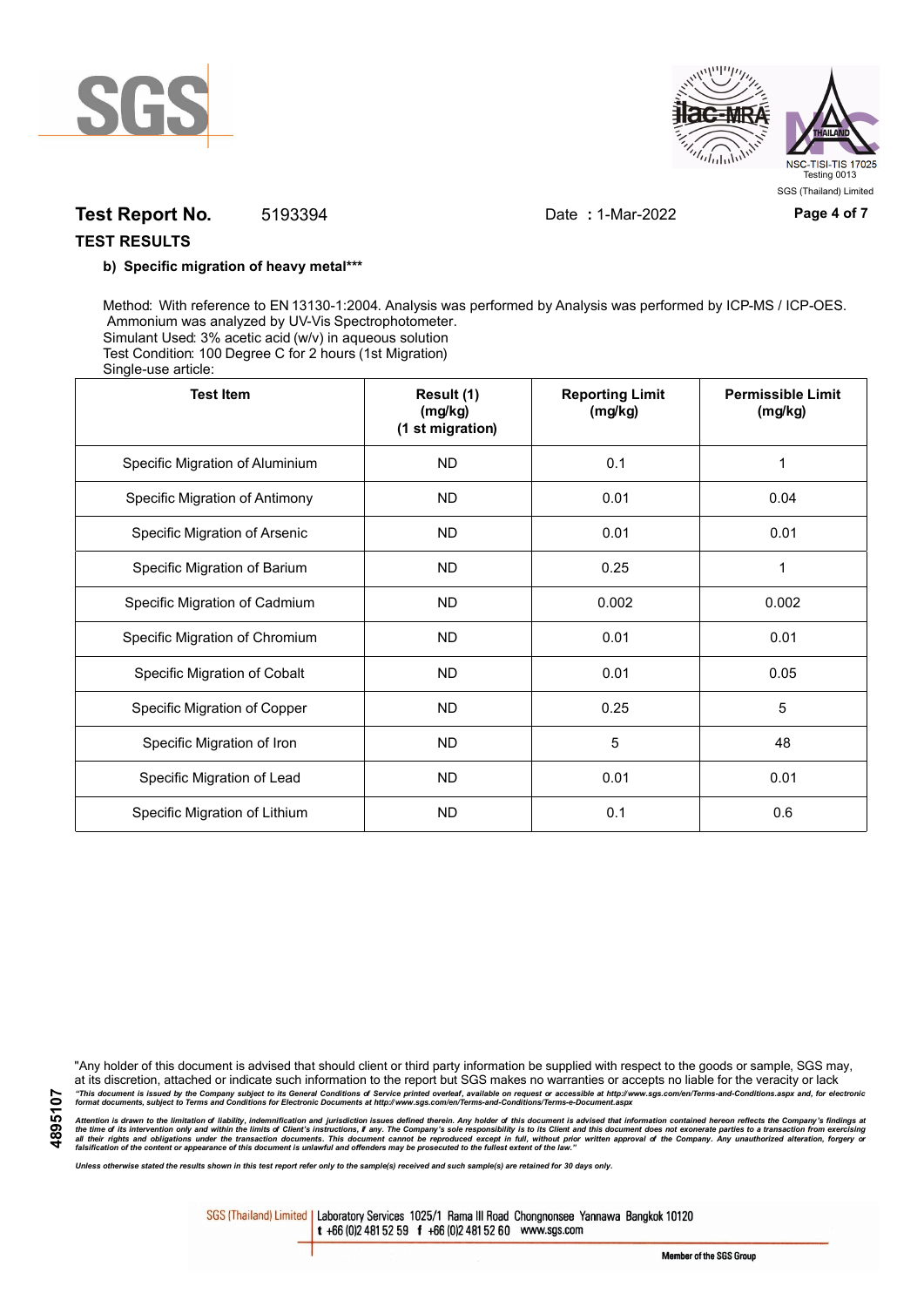



| <b>Test Report No.</b><br>5193394                                    |                                           | Date: 1-Mar-2022                  | Page 5 of 7                         |
|----------------------------------------------------------------------|-------------------------------------------|-----------------------------------|-------------------------------------|
| <b>TEST RESULTS</b>                                                  |                                           |                                   |                                     |
| <b>Test Item</b>                                                     | Result (1)<br>(mg/kg)<br>(1 st migration) | <b>Reporting Limit</b><br>(mg/kg) | <b>Permissible Limit</b><br>(mg/kg) |
| Specific Migration of Manganese                                      | <b>ND</b>                                 | 0.1                               | 0.6                                 |
| Specific Migration of Mercury                                        | <b>ND</b>                                 | 0.01                              | 0.01                                |
| Specific Migration of Nickel                                         | <b>ND</b>                                 | 0.01                              | 0.02                                |
| Specific Migration of Zinc                                           | <b>ND</b>                                 | 0.5                               | 5                                   |
| Specific Migration of Europium                                       | <b>ND</b>                                 | 0.025                             |                                     |
| Specific Migration of Gadolinium                                     | <b>ND</b>                                 | 0.025                             |                                     |
| Specific Migration of Lanthanum                                      | <b>ND</b>                                 | 0.025                             |                                     |
| Specific Migration of Terbium                                        | <b>ND</b>                                 | 0.025                             | --                                  |
| Specific Migration of Europium + Gadolinium<br>+ Lanthanum + Terbium | ND.                                       |                                   | 0.05                                |
| Comment                                                              | <b>PASS</b>                               | --                                |                                     |

"Any holder of this document is advised that should client or third party information be supplied with respect to the goods or sample, SGS may, at its discretion, attached or indicate such information to the report but SGS makes no warranties or accepts no liable for the veracity or lack "This document is issued by the Company subject to its General Conditions of Service printed overleaf, available on request or accessible at http://www.sgs.com/en/Terms-and-Conditions.aspx and, for electronic<br>format docume

Attention is drawn to the limitation of liability, indemnification and jurisdiction issues defined therein. Any holder of this document is advised that information contained hereon reflects the Company's findings at<br>all th

*Unless otherwise stated the results shown in this test report refer only to the sample(s) received and such sample(s) are retained for 30 days only.*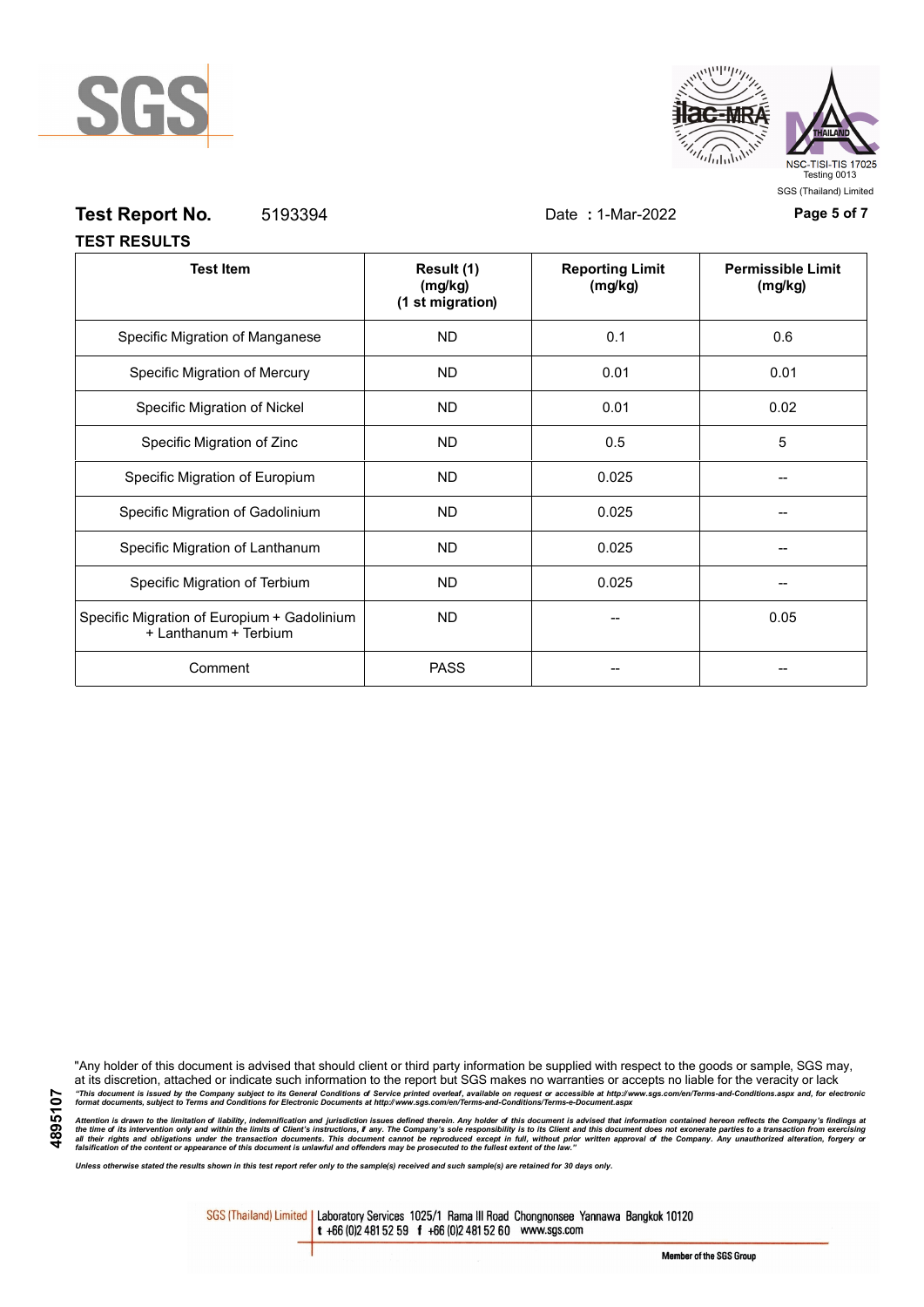



# **Test Report No.** 5193394 Date **:** 1-Mar-2022 **Page 6 of 7 TEST RESULTS**

| <b>Test Item</b>                | Result (1)<br>(mg/kg)<br>(1st migration) | <b>Reporting Limit (mg/kg)</b> |
|---------------------------------|------------------------------------------|--------------------------------|
| Specific Migration of Ammonium  | <b>ND</b>                                |                                |
| Specific Migration of Calcium   | ND.                                      |                                |
| Specific Migration of Magnesium | <b>ND</b>                                |                                |
| Specific Migration of Potassium | <b>ND</b>                                |                                |
| Specific Migration of Sodium    | ND.                                      |                                |

Sample Description:

1. Clear plastic bag with multicolor printed (inside)

Note :

1. mg/kg = milligram per kilogram of foodstuff in contact with

- 2. Degree C = degree Celsius
- 3. ND = Not Detected

4. Permissible Limit is according to Commission Regulation (EU) No 10/2011 of 14 January 2011 and its amendment (EU) 2020/1245 Regulation.

#### Remark:

1. Test condition & simulant were specified by client.

2. The ratio of surface area to volume ratio is 6 dm2 per 1 kg of foodstuff in contact with.

3. The product is single-use as specified by client.

Remark:The test item(s) marked \*\*\* on test report is/are analyzed at SGS (Thailand) Limited, address: 41/16-20 and 41/23 Soi Rama III 59, Rama III road, Chongnonsee, Yannawa, Bangkok.

"Any holder of this document is advised that should client or third party information be supplied with respect to the goods or sample, SGS may, at its discretion, attached or indicate such information to the report but SGS makes no warranties or accepts no liable for the veracity or lack "This document is issued by the Company subject to its General Conditions of Service printed overleaf, available on request or accessible at http://www.sgs.com/en/Terms-and-Conditions.aspx and, for electronic<br>format docume

Attention is drawn to the limitation of liability, indemnification and jurisdiction issues defined therein. Any holder of this document is advised that information contained hereon reflects the Company's findings at<br>all th

*Unless otherwise stated the results shown in this test report refer only to the sample(s) received and such sample(s) are retained for 30 days only.*